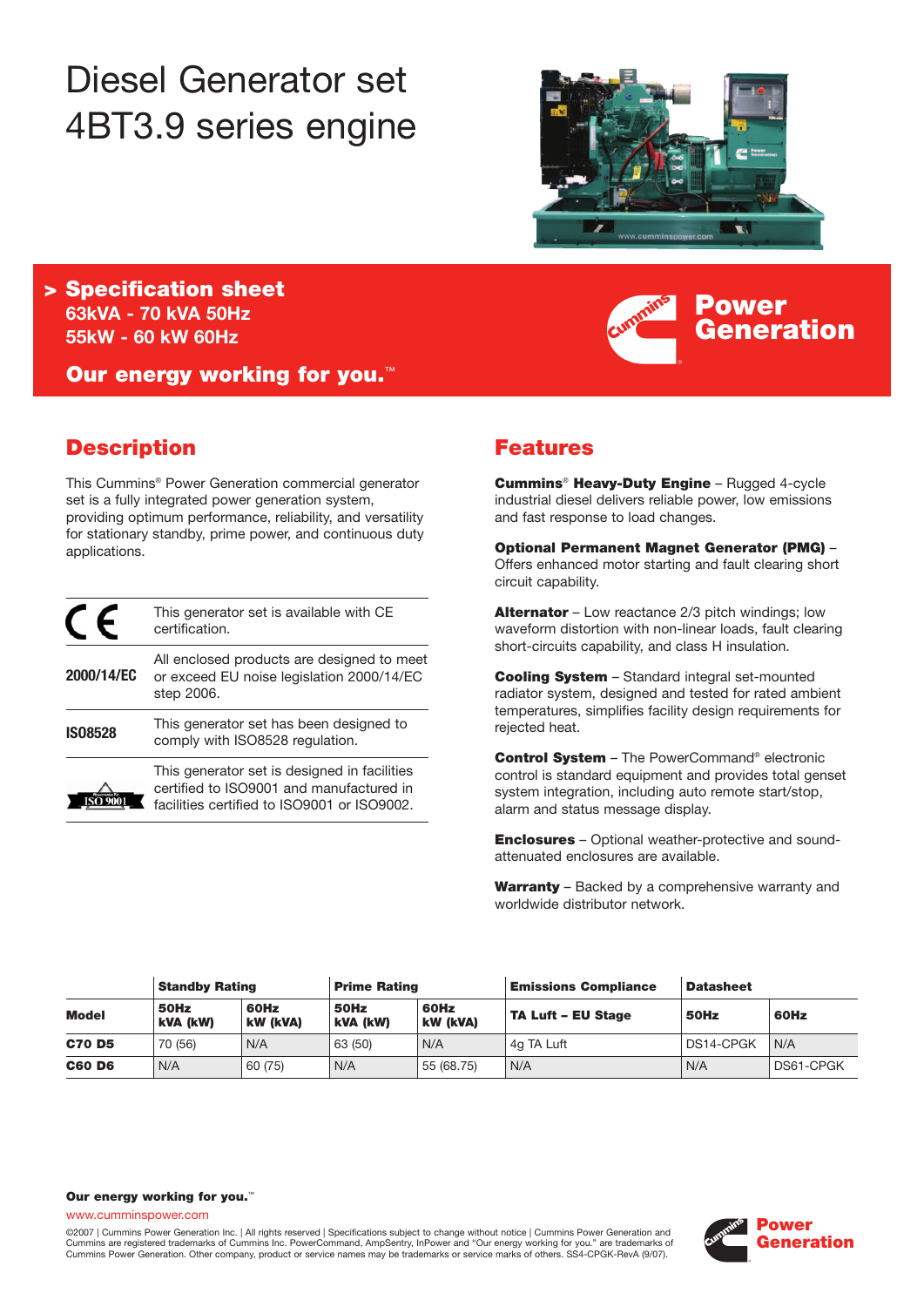## **Generator Set Specifications**

| Governor Regulation Class                | ISO8528 G2                        |
|------------------------------------------|-----------------------------------|
| Voltage Regulation, No Load to Full Load | $±1\%$                            |
| Random Voltage Variation                 | $±1\%$                            |
| <b>Frequency Regulation</b>              | Droop                             |
| Random Frequency Variation               | ± 0.25%                           |
| <b>EMC Compatibility</b>                 | BS EN 61000-6-4 / BS EN 61000-6-2 |

## **Engine Specifications**

| Design                             | 4 cycle, in-line, Turbo Charged                    |
|------------------------------------|----------------------------------------------------|
| Bore                               | 102 mm (4.02 in.)                                  |
| <b>Stroke</b>                      | 120 mm (4.72 in.)                                  |
| Displacement                       | 3.9 liter (239.3 in.3)                             |
| <b>Cylinder Block</b>              | Cast iron, 4 cylinder                              |
| <b>Battery Capacity</b>            | 100 A/hr                                           |
| <b>Battery Charging Alternator</b> | 65 amps                                            |
| <b>Starting Voltage</b>            | 12 volt, 65Amp negative ground                     |
| Fuel System                        | Direct injection                                   |
| <b>Fuel Filter</b>                 | Spin on fuel filters with water separator          |
| Air Cleaner Type                   | Dry replaceable element with restriction indicator |
| Lube Oil Filter Type(s)            | Spin on full flow filter                           |
| <b>Standard Cooling System</b>     | 122°F (50°C) ambient radiator                      |

## **Alternator Specifications**

| Design                                | Brushless single bearing, revolving field                    |
|---------------------------------------|--------------------------------------------------------------|
| Stator                                | 2/3 pitch                                                    |
| Rotor                                 | Single bearing, flexible disc                                |
| <b>Insulation System</b>              | Class H                                                      |
| <b>Standard Temperature Rise</b>      | $125 - 163^{\circ}$ C Standby                                |
| <b>Exciter Type</b>                   | <b>Self Excited</b>                                          |
| <b>Phase Rotation</b>                 | A(U), B(V), C(W)                                             |
| <b>Alternator Cooling</b>             | Direct drive centrifugal blower fan                          |
| AC Waveform Total Harmonic Distortion | No load $<$ 1.5%. Non distorting balanced linear load $<$ 5% |
| Telephone Influence Factor (TIF)      | <50 per NEMA MG1-22.43                                       |
| Telephone Harmonic Factor (THF)       | <2%                                                          |

### **Available Voltages**

| 50Hz Line - Neutral / Line - Line |                   |                   | 60Hz Line – Neutral / Line – Line |  |  |
|-----------------------------------|-------------------|-------------------|-----------------------------------|--|--|
| • 254/440                         | $\bullet$ 127/220 | $\bullet$ 277/480 | • 139/240                         |  |  |
| • 240/416                         | $\bullet$ 115/200 | •254/440          | $\cdot$ 127/220                   |  |  |
| •230/400                          | • 110/190         | •240/416          | $\cdot$ 120/208                   |  |  |
| •220/380                          |                   | $\cdot$ 220/380   |                                   |  |  |

#### **Generator Set Options**

#### **Engine**

- Heavy Duty air filter
- Water jacket heater 220/240 v

#### **Cooling**

• Antifreeze 50/50 (Ethylene glycol)

#### **Enclosure**

• Sound attenuated canopy

#### **Alternator**

- Alternator heater
- High humidity isolation
- Exciter voltage regulator (PMG)

#### **Control Panel**

• 4 pole Main Circuit Breaker

#### **Warranty**

- 5 years for Standby application
- 2 years for Prime application

#### **Silencer**

- 9 dB attenuation critical silencer
- 25 dB residential delivered loose

\*Note: Some options may not be available on all models – consult factory for availability.

#### **Our energy working for you.**™

#### www.cumminspower.com

°2007 | Cummins Power Generation Inc. | All rights reserved | Specifications subject to change without notice | Cummins Power Generation and<br>Cummins are registered trademarks of Cummins Inc. PowerCommand, AmpSentry, InPow

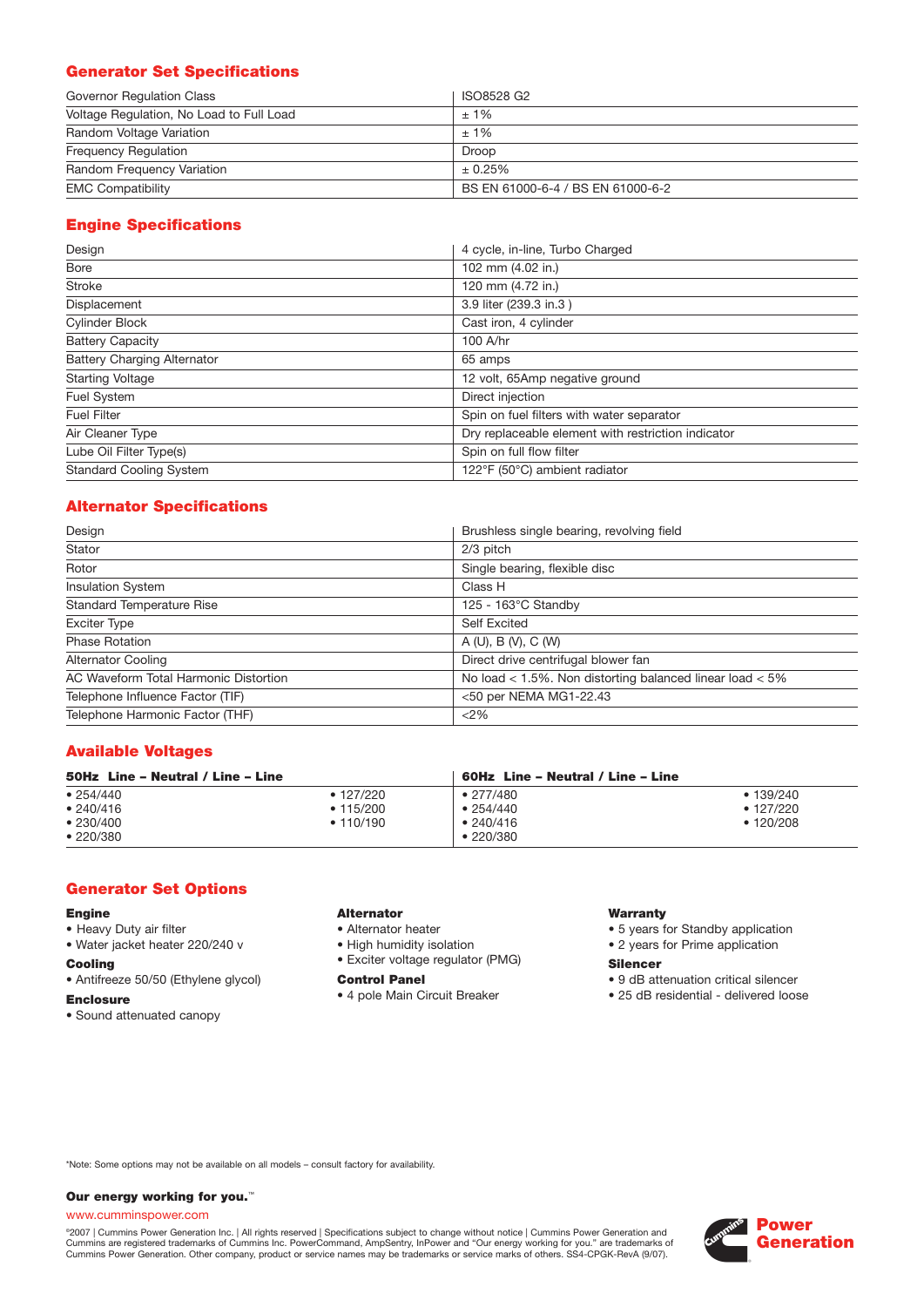# **Control System – PCC1301**

The PowerCommand™ 1301 Control is a microprocessor-based generator set monitoring, and control system. The control provides a simple operator interface to the generator set, digital voltage regulation, digital engine speed governing, start / stop control, and protective functions.

The PowerCommand™ 1301 generator set control is suitable for use on a wide range of generator sets in nonparalleling applications.

The PowerCommand™ Control can be configured for any frequency, voltage and power connection configuration from 120 to 600VAC for for 50Hz or 60Hz operation.

Power for the control is derived from the generator set starting batteries. The control functions over a voltage range from 8VDC to 35VDC.

#### **Major Features**

- 12 or 24 VDC Battery Operation.
- Digital Engine Speed Governing (optional) to provide isochronous frequency regulation.
- Digital Voltage Regulation Full wave rectified single phase (line to line) sensing.
- Generator Set Monitoring. Monitors status of all critical engine and alternator conditions functions.
- Engine Starting includes relay drivers for start, fuel shut off (FSO), and glow plug.
- Configurable Inputs and Outputs. Two discrete inputs and two dry contact relay outputs.
- Generator set Monitoring: Displays status of all critical engine and alternator generator set functions.
- Smart Starting Control System: Integrated fuel ramping to limit black smoke and frequency overshoot.
- Advanced Serviceability using InPower™, a PC-based software service tool.

#### **Control System**

Includes all functions to locally or remotely start and stop, and protect the generator set.

#### **Control Switch - RUN/OFF/AUTO**

OFF Mode - the generator set is shut down and cannot be started; as well as resets faults.

RUN mode the generator set will execute its start sequence.

AUTO mode, the generator set can be started with a start signal from a remote device.

**Status Indications** – The control has a lamp driver for external fault/status indication. Functions include:

The lamp flashes during preheat (when used) and while the generator set is starting.

READY TO LOAD - flashing until the set is at rated voltage and frequency, then on continuously.

Fault conditions are displayed by flashing a two-digit fault code number.

**LED Indicating Lamps** – (optional display) includes

LED indicating lamps for the following functions: Not in auto Remote start Warning Shutdown Auto Run

**Remote Emergency Stop Switch Input.** Immediate shut down of the generator set on operation.

#### **Base Engine Protection**

Overspeed shutdown Low oil pressure shutdown High engine temperature shutdown Underspeed/sensor fail shutdown Fail to start Baterry charging alternator fail warning

#### **Options**

Digital Engine Speed Governing to provide isochronous frequency regulation.

Operator Display Panel an easy to use operator display of critical parameters and operating history.



#### **Our energy working for you.**™

www.cumminspower.com

©2007 | Cummins Power Generation Inc. | All rights reserved | Specifications subject to change without notice | Cummins Power Generation and Cummins are registered trademarks of Cummins Inc. PowerCommand, AmpSentry, InPower and "Our energy working for you." are trademarks of Cummins Power Generation. Other company, product or service names may be trademarks or service marks of others. SS4-CPGK-RevA (9/07).